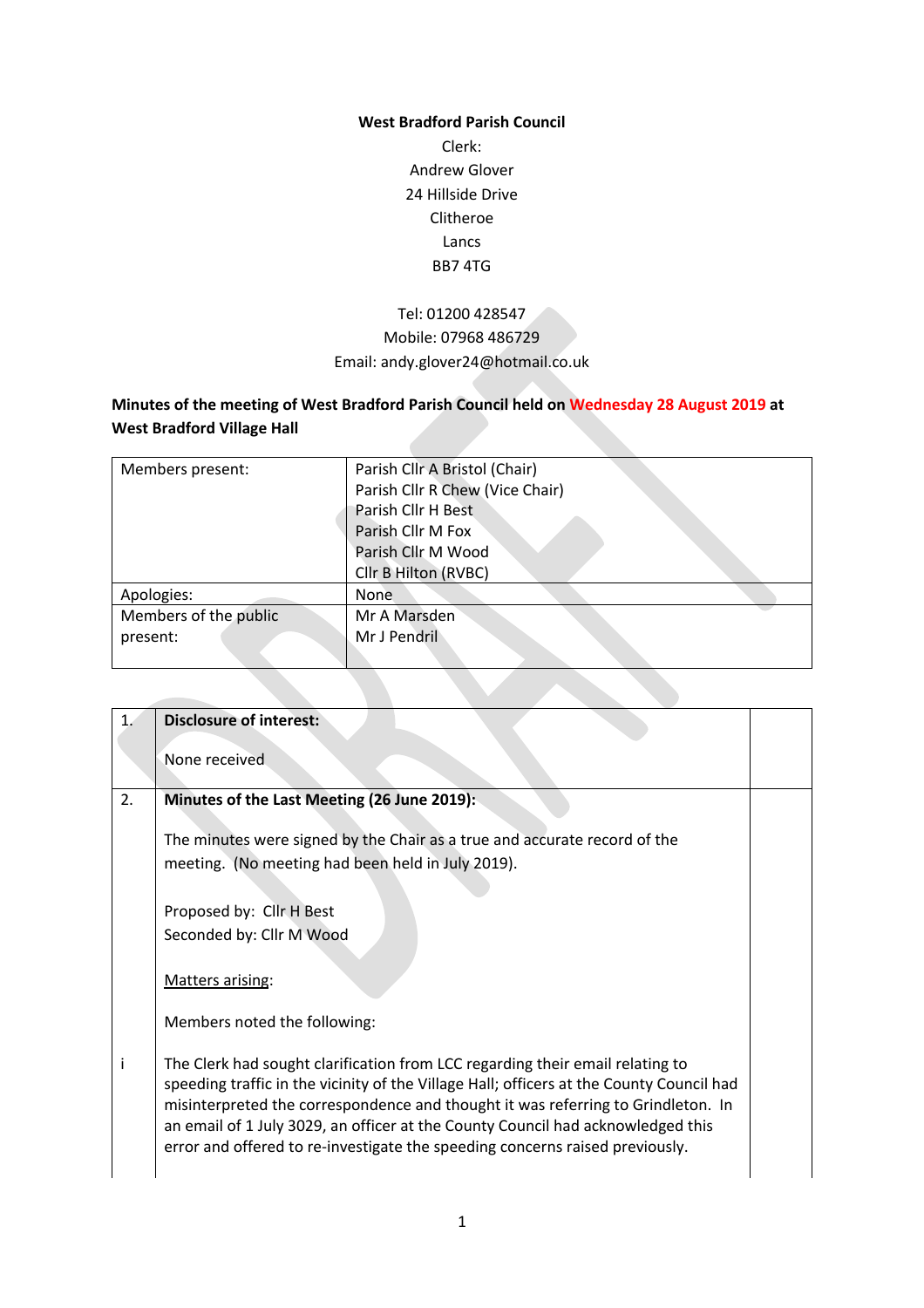|     | <b>Resolved</b><br>Clerk to seek update from LCC                                                                                                                                                                                                                                                                                                                                                                                                                                                                                                                                                               | <b>Clerk</b> |
|-----|----------------------------------------------------------------------------------------------------------------------------------------------------------------------------------------------------------------------------------------------------------------------------------------------------------------------------------------------------------------------------------------------------------------------------------------------------------------------------------------------------------------------------------------------------------------------------------------------------------------|--------------|
| ij. | With regard to the railings to be fitted at the war memorial, the Chair confirmed<br>that he had not yet had the opportunity to install them but would seek to do so in<br>the near future.                                                                                                                                                                                                                                                                                                                                                                                                                    |              |
| iii | Members noted that - in response to concerns expressed about parking - LCC did<br>not feel it necessary to paint double yellow lines on Clitheroe Rd in the vicinity of<br>Bradford Bridge.                                                                                                                                                                                                                                                                                                                                                                                                                    |              |
| iv  | LCC had confirmed that they would inspect the footpath sign adjacent to<br>Wrathall's Farm for wear and tear in accordance with their prioritisation criteria.                                                                                                                                                                                                                                                                                                                                                                                                                                                 |              |
| 3.  | <b>Public questions, comments or representations:</b>                                                                                                                                                                                                                                                                                                                                                                                                                                                                                                                                                          |              |
|     | None                                                                                                                                                                                                                                                                                                                                                                                                                                                                                                                                                                                                           |              |
| 4.  | <b>Update from Ward Councillor present:</b>                                                                                                                                                                                                                                                                                                                                                                                                                                                                                                                                                                    |              |
|     | Cllr Hilton reported the following:                                                                                                                                                                                                                                                                                                                                                                                                                                                                                                                                                                            |              |
|     | Nigel Evans MP had changed his arrangements for the annual summer /<br>٠<br>autumn surgery, and this year would be touring villages on a Friday and<br>Saturday in a bid to engage with more constituents. Details of this year's<br>schedule (commencing on 1 November) were set out on a leaflet which Cllr<br>Hilton asked the Clerk to display on the village notice boards.                                                                                                                                                                                                                               |              |
|     | <b>Resolved</b><br><b>Clerk to arrange for display</b>                                                                                                                                                                                                                                                                                                                                                                                                                                                                                                                                                         |              |
|     | An update was given on the proposal to establish a unitary authority for East<br>Lancashire; the creation of such a body was supported by the current<br>authorities in Blackburn with Darwen, Burnley, Pendle and Rossendale but<br>opposed by Ribble Valley (whose members feared a loss of identity and access<br>to funding). Discussions on next steps were still continuing;                                                                                                                                                                                                                             |              |
|     | Funding for Public Health was coming under severe pressure, with monies<br>٠<br>being diverted to the NHS (an in particular the treatment of sickness rather<br>than its prevention). Current much-valued initiatives such as Homewise and<br>Disability Funding Grants were likely to be lost as a result;                                                                                                                                                                                                                                                                                                    |              |
|     | Senior officers in the Borough Council were revisiting the Core Strategy, which<br>set out the Council's housing needs and objectives and would therefore impact<br>on Ribble Valley villages. Members debated housing issues for West Bradford<br>at some length, commenting particularly on the lack of local infrastructure<br>(such as sewers) which would impact on this. It was generally felt that the<br>Borough's focus should be on the renovation of brownfield sites and/or<br>terraced housing in larger conurbations as opposed to the development of<br>greenfield sites in rural villages; and |              |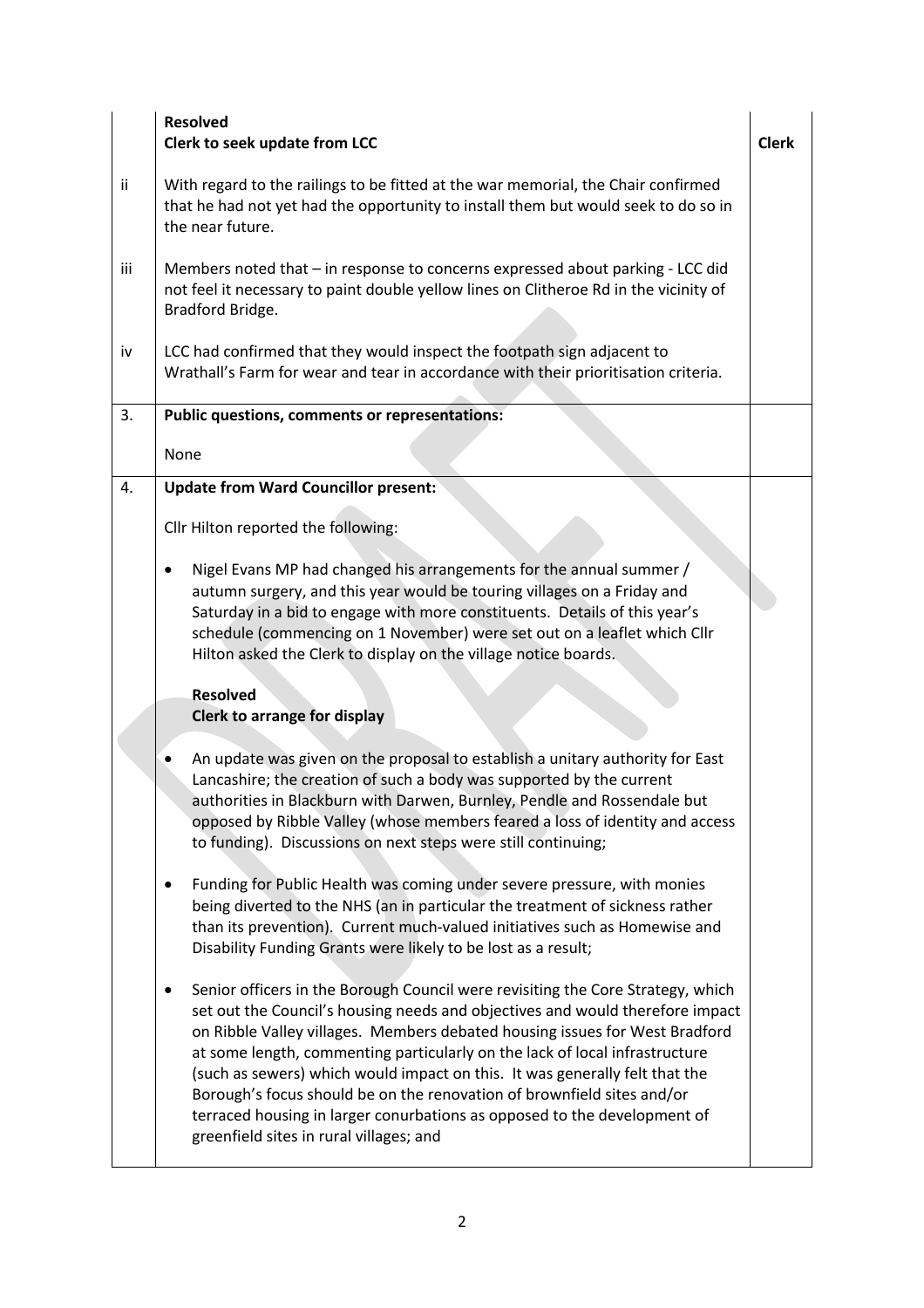|    | Cllr Hilton outlined the current community efforts to re-open the Duke of York<br>$\bullet$<br>in Grindleton as a viable public house / café. Members were aware of current<br>developments and were generally supportive of the community efforts.                                                                                                                |              |  |
|----|--------------------------------------------------------------------------------------------------------------------------------------------------------------------------------------------------------------------------------------------------------------------------------------------------------------------------------------------------------------------|--------------|--|
| 5. | <b>Extended closure of Bradford Bridge</b>                                                                                                                                                                                                                                                                                                                         |              |  |
|    | The Clerk confirmed that, on 29 July 2019, he had reported to LCC that further<br>damage had been caused to 2 x coping stones at the Clitheroe end of the bridge.                                                                                                                                                                                                  |              |  |
|    | Members reported that, around 2 weeks ago, the bridge had suffered further<br>damage at both sides and both ends (although precise details of the incident<br>causing the damage were scant). It was further commented that, earlier that<br>afternoon, a large vehicle had got into difficulty when seeking to turn into<br>Clitheroe Rd opposite Wrathalls Farm. |              |  |
|    | <b>Resolved</b><br>Clerk to report both incidents to LCC                                                                                                                                                                                                                                                                                                           | <b>Clerk</b> |  |
| 6. | <b>Overview of financial position:</b>                                                                                                                                                                                                                                                                                                                             |              |  |
| a  | Monthly accounts -June 2019                                                                                                                                                                                                                                                                                                                                        |              |  |
|    | The Clerk submitted details of income and expenditure for the month of June 2019<br>for approval by the Parish Council and signing-off by the Chair.                                                                                                                                                                                                               |              |  |
|    | <b>Resolved</b><br>That the record for June 2019 as presented would be signed off                                                                                                                                                                                                                                                                                  | <b>Chair</b> |  |
| b  | Monthly accounts - July 2019                                                                                                                                                                                                                                                                                                                                       |              |  |
|    | The Clerk submitted details of income and expenditure for the month of July 2019<br>for approval by the Parish Council and signing-off by the Chair.                                                                                                                                                                                                               |              |  |
|    | <b>Resolved</b>                                                                                                                                                                                                                                                                                                                                                    |              |  |
|    | That the record for July 2019 as presented would be signed off                                                                                                                                                                                                                                                                                                     | <b>Chair</b> |  |
| c  | <b>Concurrent Functions Grant 2019</b>                                                                                                                                                                                                                                                                                                                             |              |  |
|    | The Clerk reported that the sum claimed under this grant had not yet appeared on<br>the Council's bank statement and he would continue to monitor the situation.                                                                                                                                                                                                   |              |  |
| d  | <b>Ribble Valley in Bloom</b>                                                                                                                                                                                                                                                                                                                                      |              |  |
|    | The Clerk reported that he had now received written confirmation from RVBC that<br>the requested funding had been paid, although the monies had not yet appeared<br>on the Council's bank statement and he would continue to monitor the situation.                                                                                                                |              |  |
|    |                                                                                                                                                                                                                                                                                                                                                                    |              |  |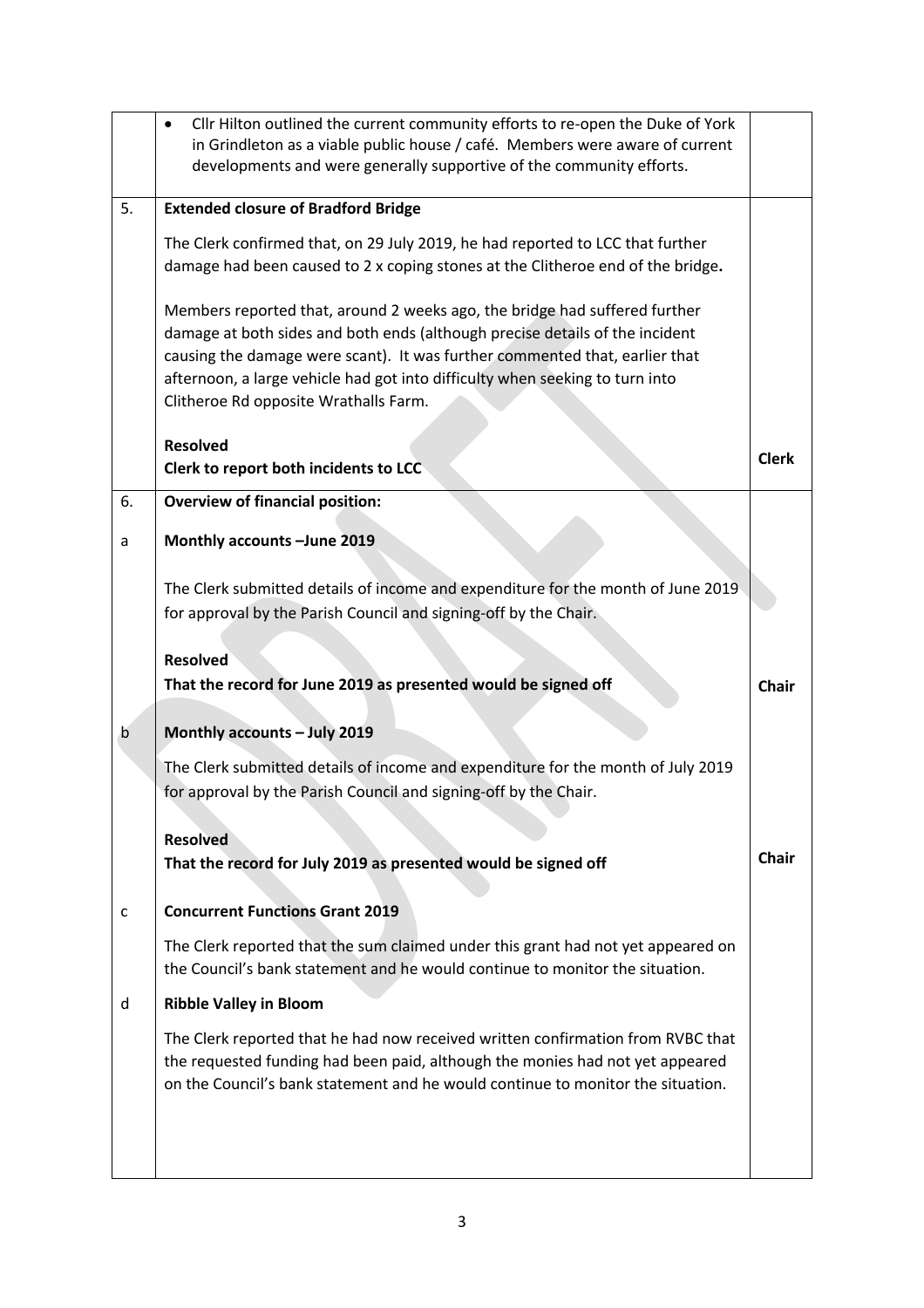| e              | War memorial - grant application via Tesco "Bags of Help"                                                                                                                                                                                                                                                                                                                                                                                                                      |              |
|----------------|--------------------------------------------------------------------------------------------------------------------------------------------------------------------------------------------------------------------------------------------------------------------------------------------------------------------------------------------------------------------------------------------------------------------------------------------------------------------------------|--------------|
|                | The Clerk reported that the Parish Council had been informed that their<br>application to the Tesco Bags of Help scheme (for financial support for the war<br>memorial project) had been successful. The Clerk had been advised that £1000<br>had now been paid into the Parish Council's bank account by the awarding body,<br>although once again these monies had not yet appeared on the Council's bank<br>statement and he would also continue to monitor this situation. |              |
|                | <b>Resolved</b><br>Clerk to write a letter of thanks to the funding awarders once the monies had<br>been received                                                                                                                                                                                                                                                                                                                                                              | <b>Clerk</b> |
| $\overline{7}$ | Governance                                                                                                                                                                                                                                                                                                                                                                                                                                                                     |              |
|                | External audit arrangements 2018/19                                                                                                                                                                                                                                                                                                                                                                                                                                            |              |
|                | The Clerk outlined the following measures relating to the external audit 2018/19:                                                                                                                                                                                                                                                                                                                                                                                              |              |
| a              | <b>Public Rights / Publication Requirements</b>                                                                                                                                                                                                                                                                                                                                                                                                                                |              |
|                | The Clerk confirmed that the display of documentation (as required under the<br>Public Rights regime) had taken place and no public interest in viewing the<br>accounts had been expressed. As a result, the external audit process for 2018/19<br>had again been successfully concluded. Members thanked the Clerk for his efforts<br>in this regard.                                                                                                                         |              |
| b              | Register of members' interests                                                                                                                                                                                                                                                                                                                                                                                                                                                 |              |
|                | For members' information, the Clerk reported that documentation signed at the<br>April / May meetings by parish councillors had now been placed in the public<br>domain on the RVBC website.                                                                                                                                                                                                                                                                                   |              |
| 8              | <b>Planning applications considered</b>                                                                                                                                                                                                                                                                                                                                                                                                                                        |              |
|                | Members noted that, since the last meeting in June 2019, the following<br>applications had been considered but no consultation responses had been<br>submitted to the Local Planning Authority:                                                                                                                                                                                                                                                                                |              |
|                | Planning Application No: 3/2019/0583;<br>Planning Application No: 3/2019/0539; and<br>Planning Application No: 3/2019/0534.                                                                                                                                                                                                                                                                                                                                                    |              |
|                | In addition, members had also considered applications 3/2019/0554 and<br>3/2019/0587 relating to the Three Millstones Inn. As members' views on the<br>merits of the application were divided, the Chair had asked the Clerk to submit a<br>written consultation response summarisng these differing views and inviting the<br>Borough Council to factor these comments into their deliberations as appropriate.                                                               |              |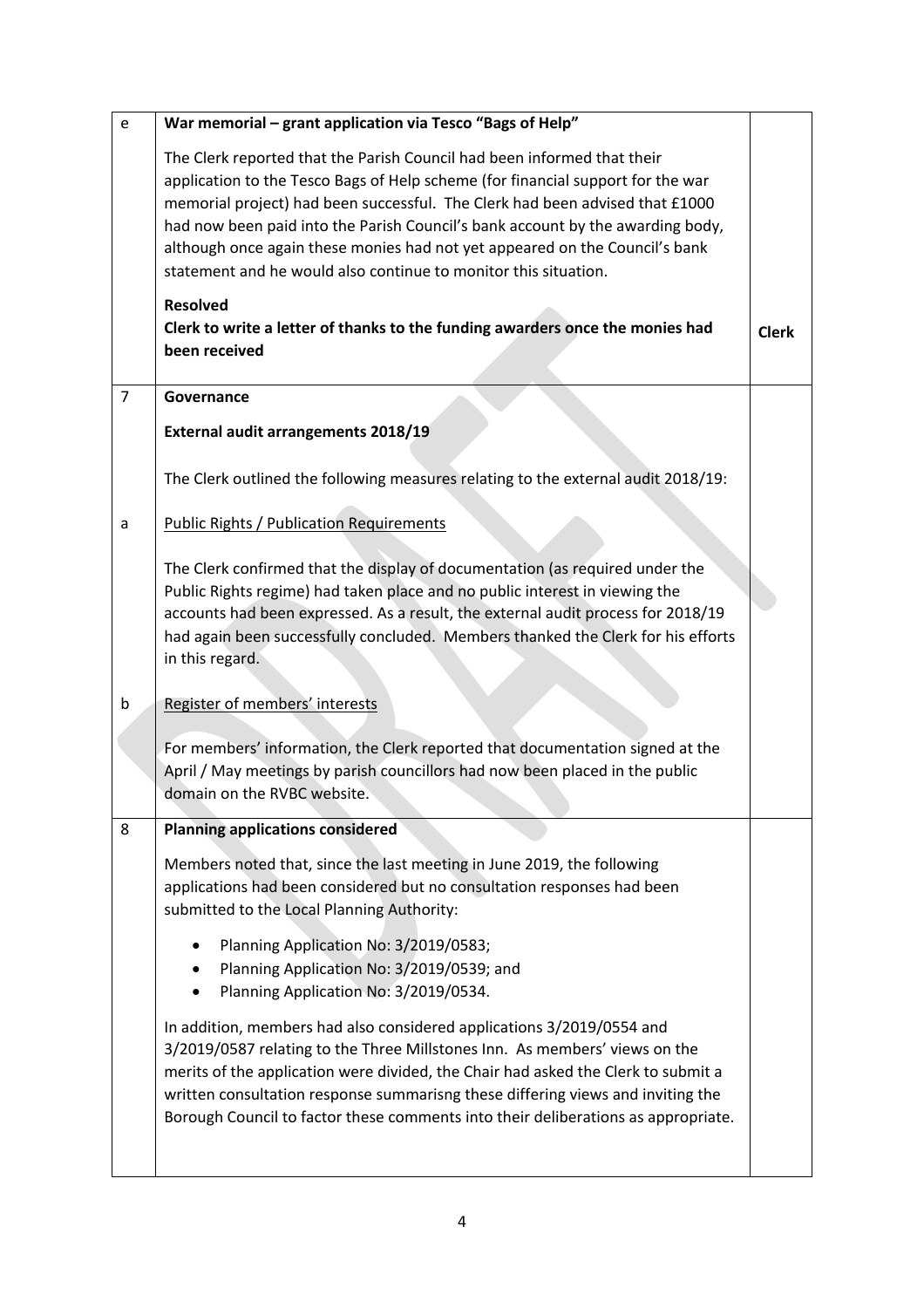| 9  | Development of new website for the Parish Council                                                                                                                                                                                                                                                                                                                                                                                                                                    |                     |
|----|--------------------------------------------------------------------------------------------------------------------------------------------------------------------------------------------------------------------------------------------------------------------------------------------------------------------------------------------------------------------------------------------------------------------------------------------------------------------------------------|---------------------|
|    | The meeting was attended by Mr Jon Pendril, who kindly took photographs of<br>members for inclusion on the new website.                                                                                                                                                                                                                                                                                                                                                              |                     |
|    | Members also noted the considerable and ongoing work by Mr Pendril to develop<br>the site into its current modern and professional-looking format, and again<br>thanked him for his efforts.                                                                                                                                                                                                                                                                                         |                     |
|    | Cllr Best reported that the text on the "Living in West Bradford" page seemed to<br>run to the very edge of the screen when viewed. Jon offered to look into this issue.                                                                                                                                                                                                                                                                                                             |                     |
|    | Jon advised that there were currently 2 subscribers to the mailing list.                                                                                                                                                                                                                                                                                                                                                                                                             |                     |
|    | After a lengthy discussion on whether email accounts for all members were<br>needed, it was agreed that Jon would set up a gmail account for people to contact<br>the Clerk directly. This would hopefully be clerk.westbradfordpc@gmail.com; it<br>would be free of charge and also the Clerk could access it via his phone. Ideally, it<br>would also send an automatic message stating a formal response would be given<br>within (say) 48 hours.                                 |                     |
|    | <b>Resolved</b>                                                                                                                                                                                                                                                                                                                                                                                                                                                                      |                     |
|    | Jon to pursue                                                                                                                                                                                                                                                                                                                                                                                                                                                                        | <b>JP</b>           |
|    | The Clerk commented that the extent to which village residents may be aware of<br>the new website was not clear, and invited members to consider how the new site<br>could best be promoted. After lengthy debate, the following was agreed:                                                                                                                                                                                                                                         |                     |
|    | Jon (very kindly) offered to produce some text promoting the new website,<br>which he would share with the Clerk for signing off;                                                                                                                                                                                                                                                                                                                                                    | <b>JP</b>           |
|    | Jon would then arrange for hard copies of the text to be produced free of<br>charge, which members could distribute around the village;                                                                                                                                                                                                                                                                                                                                              | JP/all              |
|    | In inviting residents to receive digital communications from the Parish Council,<br>٠<br>the text would be GDPR compliant; and                                                                                                                                                                                                                                                                                                                                                       | <b>JP</b>           |
|    | The Clerk would then share the electronic version of the text with Andrew<br>Marsden, who would arrange for its circulation via the village email<br>distribution list.                                                                                                                                                                                                                                                                                                              | <b>Clerk</b><br>/AM |
| 10 | Lancashire Best Kept Village                                                                                                                                                                                                                                                                                                                                                                                                                                                         |                     |
|    | Entry - 2019 competition                                                                                                                                                                                                                                                                                                                                                                                                                                                             |                     |
|    | The Clerk reminded members that, on 23 August, he had circulated a message<br>from the organisers of the competition confirming that the village had been<br>unsuccessful in its efforts this year and would not be going through to the final<br>round of judging on this occasion. Members noted this and asked the Clerk to<br>obtain feedback on this year's West Bradford entry from the event organisers, with<br>a view to sharing this with village residents in due course. |                     |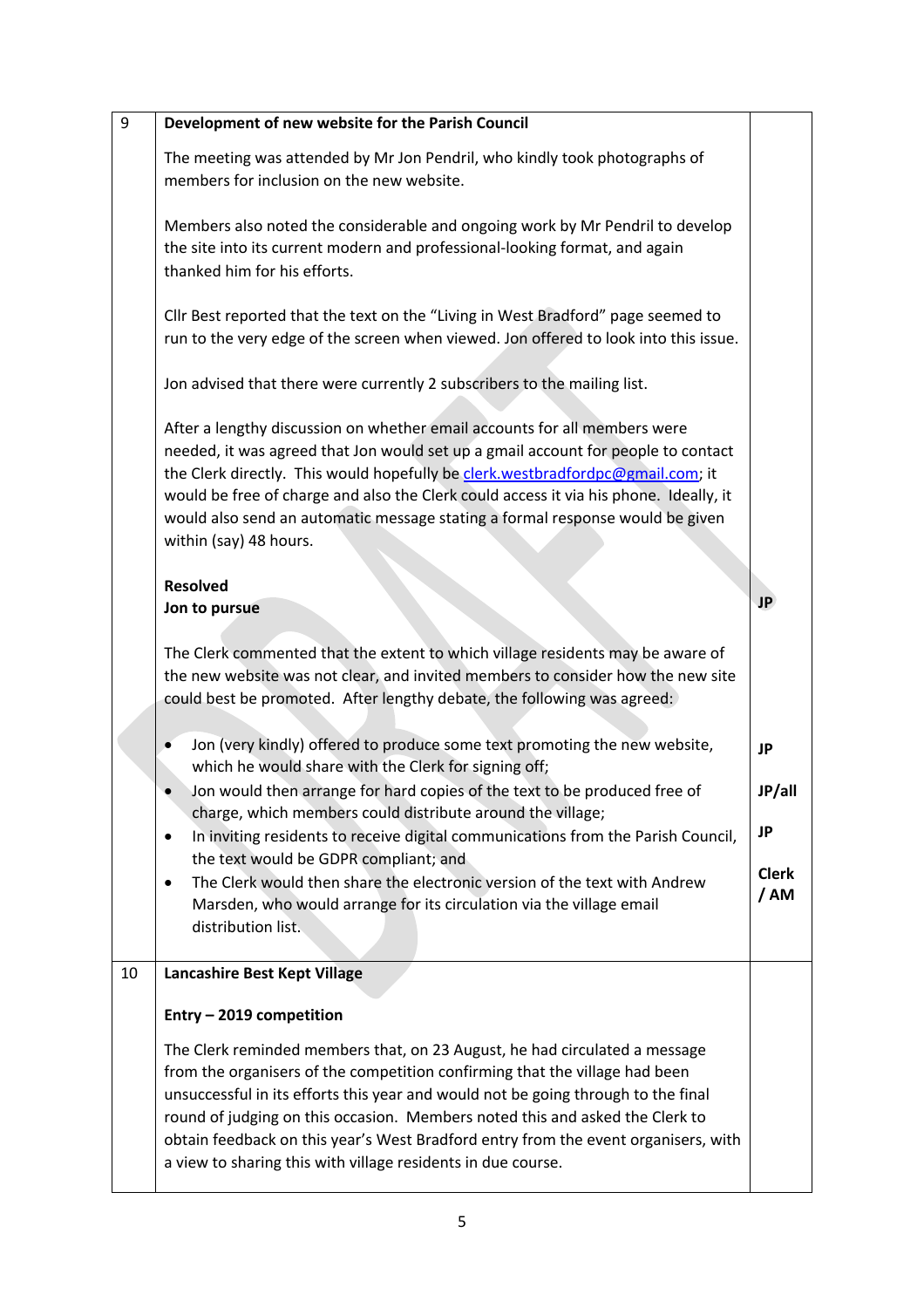# **Resolved Clerk to approach event organisers**

This discussion led on to a consideration of the performance of the Lengthsman over the summer months, with the Chair commenting that the postholder was new in post and he was still learning about the village; the Lengthsman had agreed to significantly increase the hours he had devoted to the village as the summer progressed (as evidence by the increase in charges submitted by invoice); and the weather had contributed greatly to the growth of weeds etc. It was generally acknowledged that – in light of the Chair's intervention and discussions with the Lengthsman – the village had looked increasingly tidy as the summer progressed. Members considered whether to ask the Lengthsman to attend a future meeting of the Parish Council for further discussion, but considered that it was sufficient for the Chair to continue his role as point of contact. However, it was agreed that it would be helpful if Cllr Wood could ask Bill if he would be willing to write down all the regular tasks to be addressed, so that this could be formally communicated to the Lengthsman as a minimum output to be expected. Cllr Wood agreed to ask Bill accordingly.

# 11 **Action Plan 2019**

The Clerk updated members on the following area of progress:

# a **Flagpole**

The Clerk reported to members that planning permission for erection of the flagpole had now been granted, and as a result the flagpole (and a union jack flag) had been ordered and then delivered on 31 July.

# b **VE Day commemoration event, 8-10 May 2020**

At their May meeting, and following the success of the Armistice Day commemoration in November 2018, members had agreed to respond positively to a request from Bruno Peek (Pageant Master) for all Parish Councils to participate in a coordinated series of celebrations to commemorate VE Day. Given the importance of pre-planning, it had later been agreed to bring the discussion on this matter forward to the August meeting and to invite Mr Andrew Marsden (Village Hall Management Committee) to attend.

Members considered the proposed programme of events and decided to tailor it to suit local preference. It was agreed that a "street party" should be held at the Village Hall in the afternoon of Friday 8 May 2020, this being a bank holiday. Attempts would be made to book an appropriate artiste but the catering would be carried out in house. The event should seek to cater for all ages and to have 1940s / wartime feel.

Members invited the Clerk to produce a draft action plan reflecting the discussions, which could then receive more detailed consideration at the September meeting (hopefully with the Chair of the Village Hall Management Committee again present).

#### **Clerk**

**MW**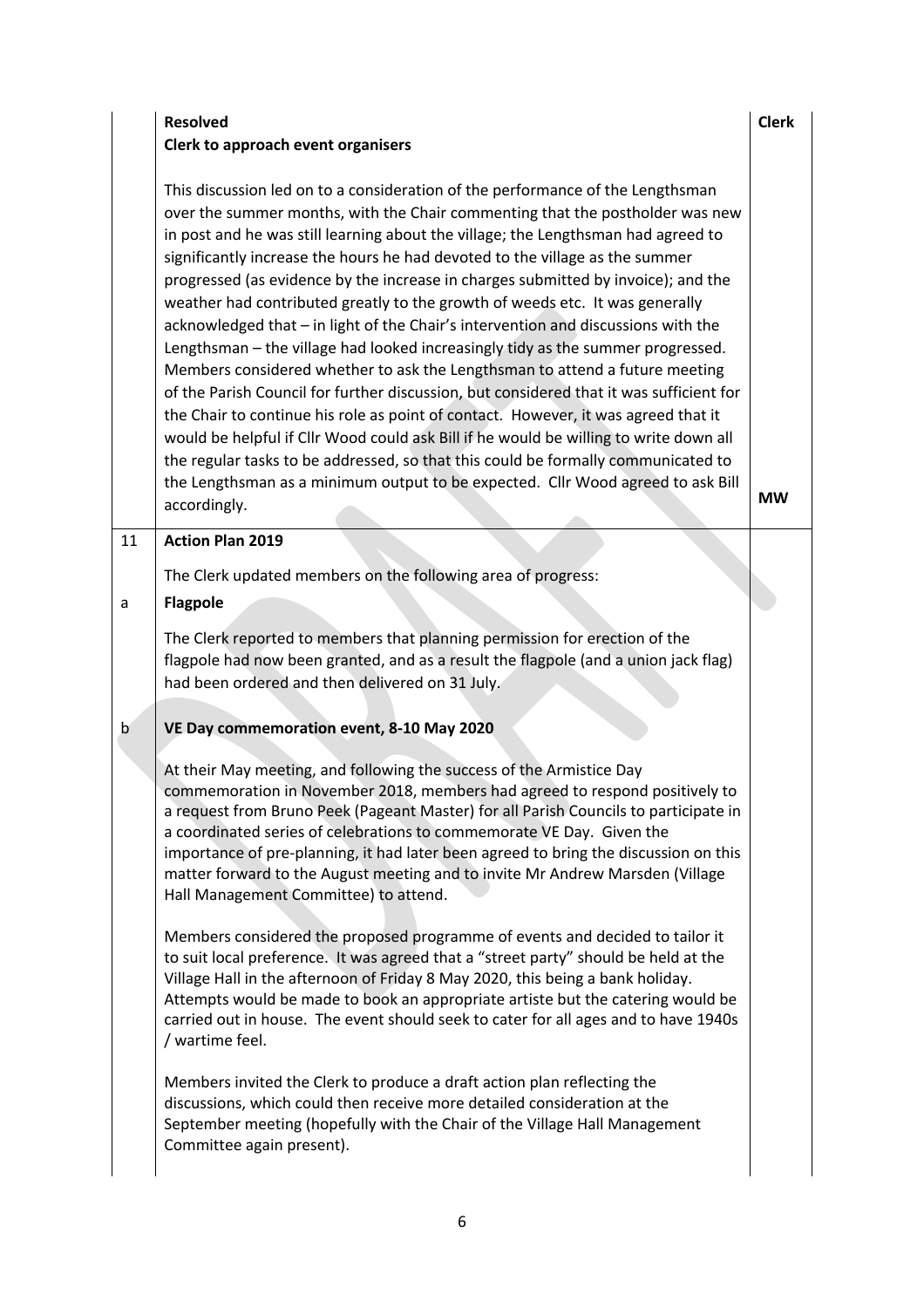|    | <b>Resolved</b><br>Clerk to produce a draft action plan                                                                                                                                                                                                                                                                                                                                                                    | <b>Clerk</b> |
|----|----------------------------------------------------------------------------------------------------------------------------------------------------------------------------------------------------------------------------------------------------------------------------------------------------------------------------------------------------------------------------------------------------------------------------|--------------|
| c  | <b>Pinfold sign</b>                                                                                                                                                                                                                                                                                                                                                                                                        |              |
|    | At members' previous request, the Clerk had contacted the potential supplier of a<br>new sign for Pinfold and circulated a quote for two possible options. Members'<br>views on the merits of the options available were divided, and it had been agreed<br>to revisit the matter at the August meeting. After some debate, it was agreed that<br>the smaller of the two signs should be purchased.                        |              |
|    | <b>Resolved</b><br>Clerk to arrange for purchase                                                                                                                                                                                                                                                                                                                                                                           | <b>Clerk</b> |
| 12 | <b>NALC Star Awards</b>                                                                                                                                                                                                                                                                                                                                                                                                    |              |
|    | Members noted that, in early August, the Parish Council had received notification<br>from NALC that its entries for the Best Council and Best Clerk had been<br>unsuccessful.                                                                                                                                                                                                                                              |              |
|    | <b>Resolved</b>                                                                                                                                                                                                                                                                                                                                                                                                            |              |
|    | Members noted the above and agreed to thank Cllr Best for her commendable<br>efforts in producing the entry submissions                                                                                                                                                                                                                                                                                                    |              |
| 13 | Local police / crime statistics                                                                                                                                                                                                                                                                                                                                                                                            |              |
|    | The Clerk indicated that, in the course of his other regular employment, he had<br>become aware of detailed crime statistics compiled by Lancashire Constabulary for<br>local residents to consider. The statistics were viewable online and the Clerk<br>offered to report on these on ad hoc basis. Members were generally supportive<br>and it was agreed to place the information on a future agenda on a pilot basis. |              |
|    | <b>Resolved</b>                                                                                                                                                                                                                                                                                                                                                                                                            |              |
|    | <b>Clerk to arrange</b>                                                                                                                                                                                                                                                                                                                                                                                                    | <b>Clerk</b> |
| 14 | Reports from sub-committees / other meetings attended                                                                                                                                                                                                                                                                                                                                                                      |              |
|    | Playing Field / Village Hall - Cllrs Fox and Wood (along with Andrew Marsden)<br>٠<br>reported that the Village Hall Management Committee had established a sub-<br>committee to explore development of the playing field facility. The support of<br>the Parish Council to assist with (and submit) any application for planning<br>consent was sought and granted.                                                       |              |
|    | Parish Council Liaison Committee - Chair to attend the next meeting at 6.30pm<br>on Thursday 26 September 2019 in the Council Chamber                                                                                                                                                                                                                                                                                      |              |
|    | Lancashire Association of Local Councils - next meeting 7pm on 11 September<br>٠<br>2019 at the Ribble Valley Council Chamber. It was agreed that apologies would<br>be sent on this occasion, but with a request that a copy of any presentation to<br>be given on the night should be provided if possible.                                                                                                              |              |
|    |                                                                                                                                                                                                                                                                                                                                                                                                                            |              |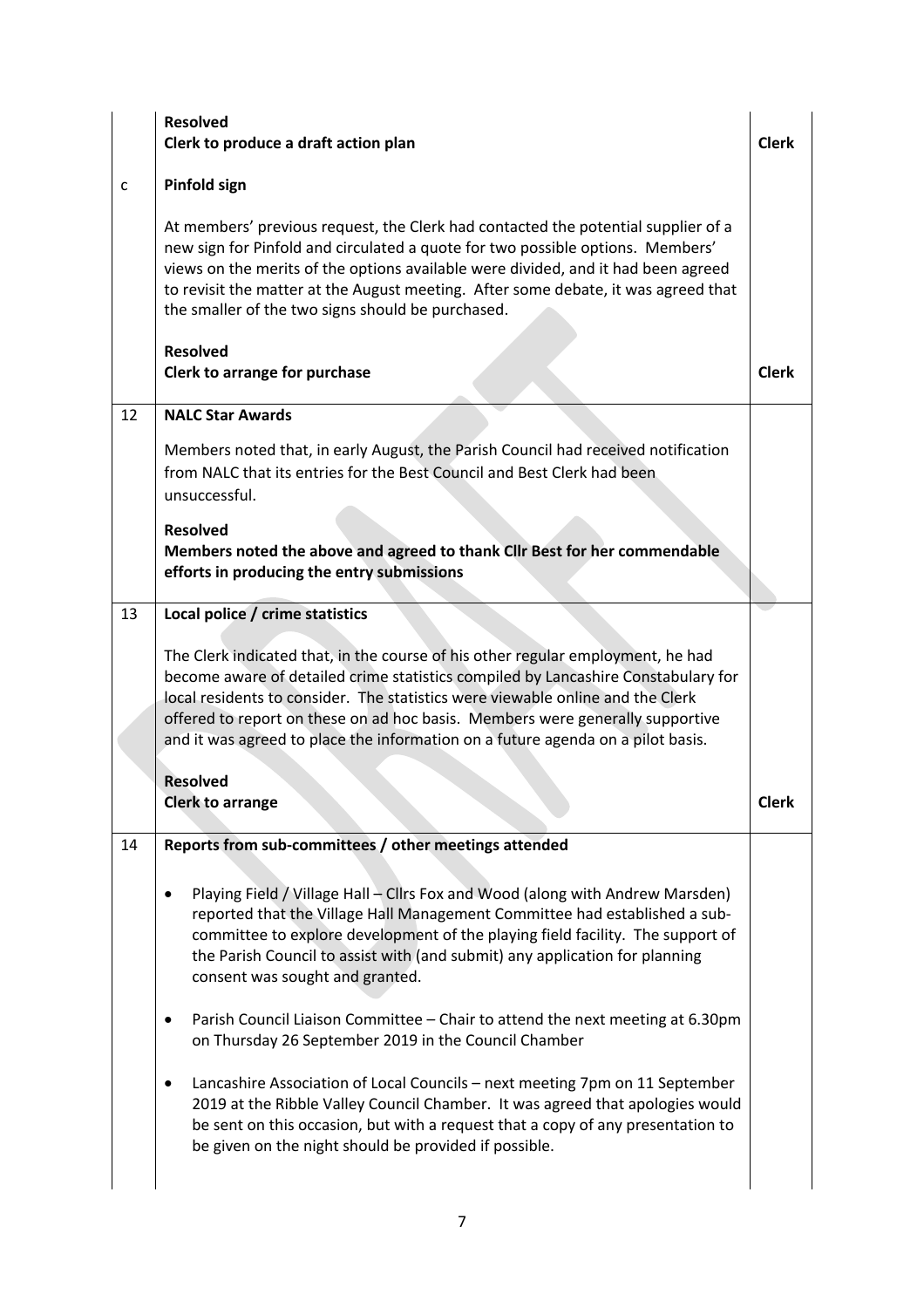|    | <b>Resolved</b>                                                                                                                                                                                                                                                                                                                                                                                                                                                                                  | <b>Clerk</b> |
|----|--------------------------------------------------------------------------------------------------------------------------------------------------------------------------------------------------------------------------------------------------------------------------------------------------------------------------------------------------------------------------------------------------------------------------------------------------------------------------------------------------|--------------|
|    | <b>Clerk to arrange</b>                                                                                                                                                                                                                                                                                                                                                                                                                                                                          |              |
|    | Hanson Cement - no update; and                                                                                                                                                                                                                                                                                                                                                                                                                                                                   |              |
|    | Lengthsman scheme - 2 items were put forward for consideration:                                                                                                                                                                                                                                                                                                                                                                                                                                  |              |
| İ  | <b>Contract monitoring</b>                                                                                                                                                                                                                                                                                                                                                                                                                                                                       |              |
|    | On 16 July, the Chair had met with the Lengthsman to discuss performance issues<br>and provide guidance on the Parish Council's expectations (eg where weeding of<br>kerbs should take place). This had been considered in item 10 above. However,<br>Andrew Marsden raised the issue of roots protruding near the kissing gate on the<br>popular footpath by the River Ribble (village side, heading towards Grindleton). It<br>was agreed that this was an issue for the landowner to resolve. |              |
|    | <b>Resolved</b><br><b>Cllr Chew to approach</b>                                                                                                                                                                                                                                                                                                                                                                                                                                                  | <b>RC</b>    |
| ii | Public Rights of Way - Local Delivery Scheme                                                                                                                                                                                                                                                                                                                                                                                                                                                     |              |
|    | At the April meeting, members had agreed to work in partnership with LCC by<br>deploying the Lengthsman to keep footpaths (as marked on the Definitive Map)<br>clear of vegetation etc. In return for a payment of £250 (now received), the Parish<br>Council would undertake clearance work and report back on this to LCC.                                                                                                                                                                     |              |
|    | Members acknowledged the importance of reporting back on work for which pre-<br>payment had been made, and asked the Clerk to identify footpaths (such as<br>Straitgate) which were felt to be on the Definitive Map and on which work may<br>have been carried out.                                                                                                                                                                                                                             |              |
|    | <b>Resolved</b>                                                                                                                                                                                                                                                                                                                                                                                                                                                                                  |              |
|    | Clerk to report back to next meeting                                                                                                                                                                                                                                                                                                                                                                                                                                                             | <b>Clerk</b> |
| 15 | Correspondence / requests received                                                                                                                                                                                                                                                                                                                                                                                                                                                               |              |
| a  | <b>Towards an Active Future</b>                                                                                                                                                                                                                                                                                                                                                                                                                                                                  |              |
|    | Members noted the Clerk's correspondence with Mark Beveridge at RVBC on the<br>mechanics of funding bids from the "Towards an Active Future" funding, as<br>previously requested by Cllr Hilton.                                                                                                                                                                                                                                                                                                 |              |
| b  | Message received via new website                                                                                                                                                                                                                                                                                                                                                                                                                                                                 |              |
|    | The Clerk gave details of a message from a local resident who had requested the<br>installation of road signs to protect hedgehogs (felt to be at risk from road traffic<br>when crossing the road between Southfield Drive and Bowland Gate Lane). It was<br>agreed that the installation of signage was more a matter for LCC as Highways<br>Authority and the residents should therefore report his concerns to that agency.                                                                  |              |
|    | <b>Resolved</b>                                                                                                                                                                                                                                                                                                                                                                                                                                                                                  |              |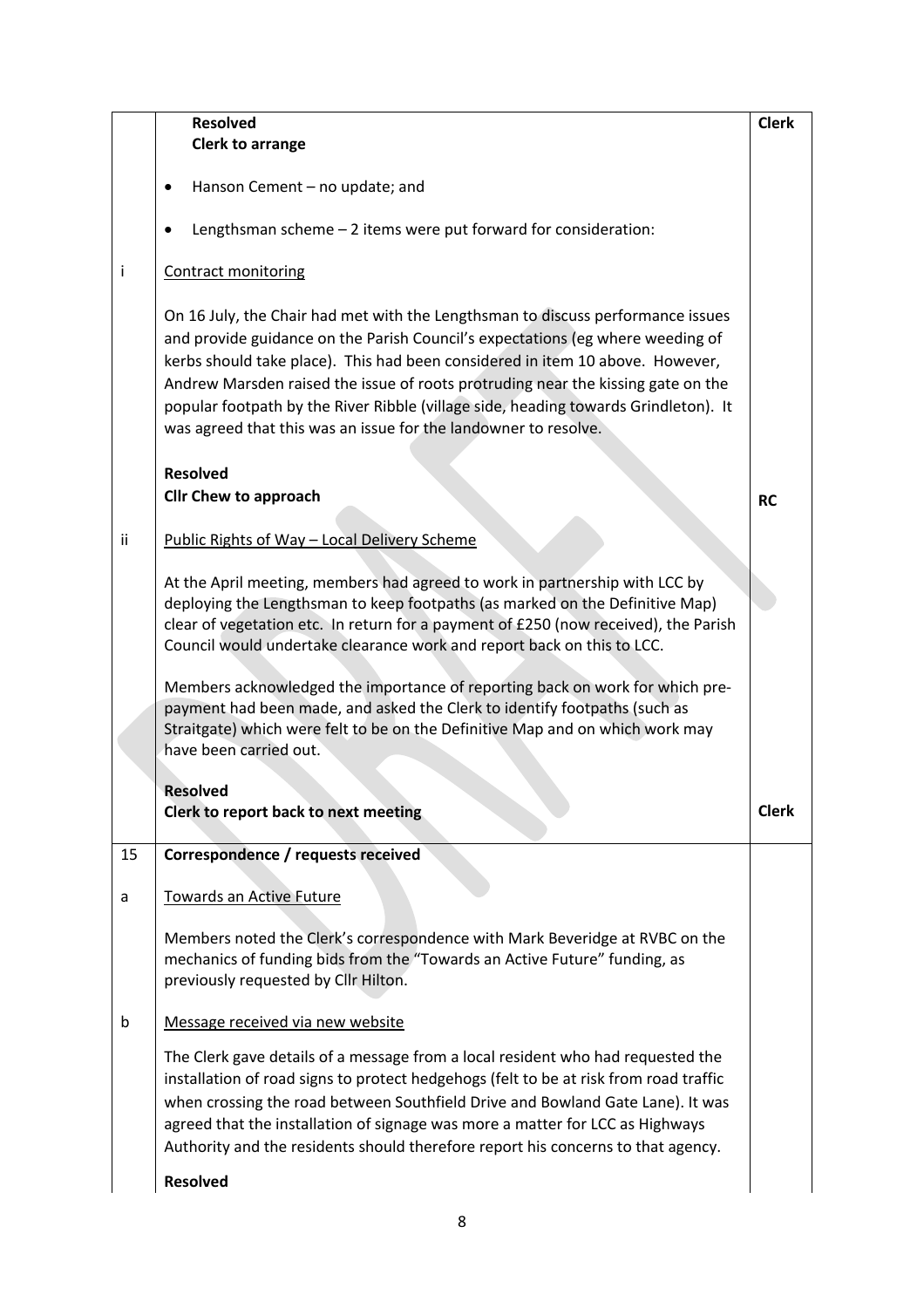#### **Clerk to advise resident contract to a contract of the clerk** clerk clerk clerk clerk

# $c$  | Closure of Lancashire Wellbeing Service

Members noted the correspondence received on 15 July confirming the closure of the above service.

# d Resident of Millbrook Court

The Clerk reported that, in late July, two residents had contacted the Parish Council with concerns about a parking problem at the end of Millbrook Court. As a result of vehicles blocking the road, the RVBC refuse wagon had been prevented from accessing the street. After due consideration by the Chair and vice-Chair, it was concluded that it would not be appropriate to intervene in a matter over which the Parish Council had no statutory role. However, the Parish Council did agree to contact RVBC to see if any further assistance could be offered; it was subsequently confirmed that an occasional Traffic Liaison Meeting is held by County / Borough officers, at which this matter would be raised – this increased the likelihood of enforcement action being taken by LCC Highways staff. It was further suggested that the complainants could help their cause by contacting the County Councillor (Albert Atkinson) to see if he would lend his support at the meeting for enforcement action to be taken.

As a future learning point, the Clerk asked members to note that it may be appropriate for RVBC to be requested to raise such issues at an appropriate traffic liaison meeting and/or for the support of County Cllr Atkinson to be sought in ensuring the concern is placed on a forthcoming agenda with a recommendation for action.

# e Eastfield

In late July, the Clerk had been contacted by a local resident who was concerned about damage to the pavement / highway as a result of development activity on the street. The resident had previously complained to LCC but had been dissatisfied by the response. As this was solely a matter for the Highways Authority, the Clerk reported these concerns to the Highways District Lead Officer and asked for the matter to be revisited. Members noted that in early August the following response had been received:

Our highway inspector visited the site on 26 July 2019 and reported that there is some minor surface scoring marks on both the footway and the carriageway, approximately 2 to 3 mm deep in places.

It looks as if a demountable skip was used here and the marking has happened whilst the skip was being removed.

The scratch has not broken the surface of the road sufficiently to allow for water ingress and further damage therefore no remedial action is required.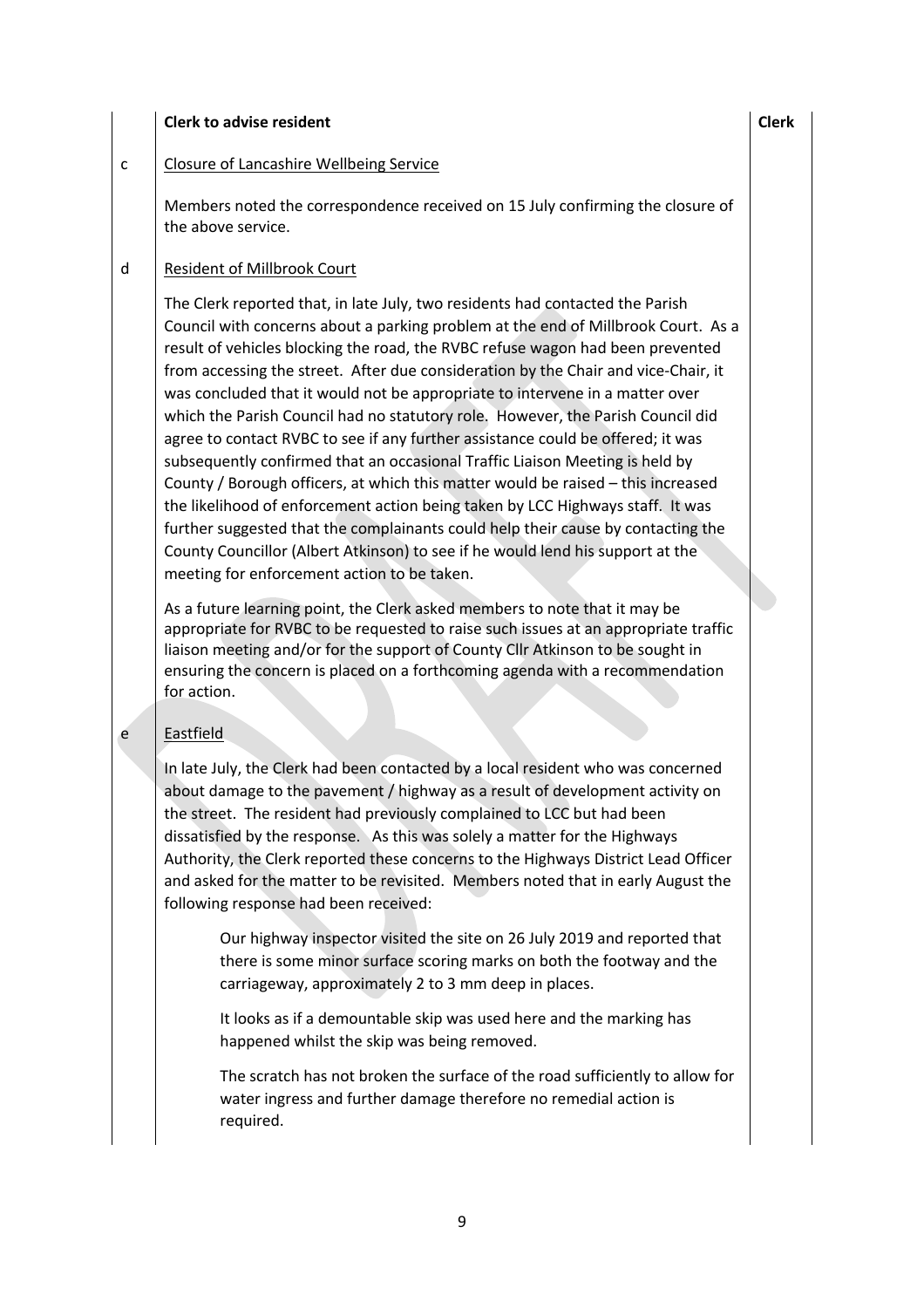|    | The property owner has been reminded that works on the property must<br>not have a detrimental effect on highway users.                                                                                                                                                                                                                                     |              |
|----|-------------------------------------------------------------------------------------------------------------------------------------------------------------------------------------------------------------------------------------------------------------------------------------------------------------------------------------------------------------|--------------|
|    | The resident had been advised of this response and members agreed that no<br>further action was required.                                                                                                                                                                                                                                                   |              |
| f  | Textile Banks                                                                                                                                                                                                                                                                                                                                               |              |
|    | The Clerk had received an email request from a man who was working in<br>conjunction with the charity Scope. Members had been asked to consider whether<br>they would wish to identify new locations for textile recycling banks where local<br>residents could donate their old clothes, with a view to helping / supporting /<br>raising funds for Scope. |              |
|    | It was agreed that no suitable location could be identified in the village and the<br>approach should be declined with thanks.                                                                                                                                                                                                                              |              |
|    | <b>Resolved</b><br>Clerk to send message as above                                                                                                                                                                                                                                                                                                           | <b>Clerk</b> |
| g  | LALC 25 <sup>th</sup> AGM                                                                                                                                                                                                                                                                                                                                   |              |
|    | The Clerk outlined details of the above meeting, to be held on 23 November in<br>Penwortham. Members noted these but did not express an intention to send a<br>delegate to the meeting.                                                                                                                                                                     |              |
| 16 | <b>Any Other Business</b>                                                                                                                                                                                                                                                                                                                                   |              |
|    |                                                                                                                                                                                                                                                                                                                                                             |              |
| a  | Cllr Fox reported that the drain at the bottom end of Eaves Hall Lane (left hand<br>side going up, near the junction with Waddington Rd) was blocked.                                                                                                                                                                                                       |              |
|    | <b>Resolved</b><br>Clerk to report to LCC                                                                                                                                                                                                                                                                                                                   | <b>Clerk</b> |
| b  | It was stated that the footpath on Hillside Drive was uneven and suffering from<br>skip damage.                                                                                                                                                                                                                                                             |              |
|    | <b>Resolved</b><br>Clerk to report to LCC                                                                                                                                                                                                                                                                                                                   | <b>Clerk</b> |
| c  | Cllr Chew reported that she had engaged the driver of the "gulley sucker" in<br>conversation about a blocked drain outside Wesley Cottage on Chapel Lane. The<br>driver had acknowledged the problem but had been unable to assist as the drain<br>was not on his working list.                                                                             |              |
|    | <b>Resolved</b><br>Clerk to report to LCC                                                                                                                                                                                                                                                                                                                   | <b>Clerk</b> |